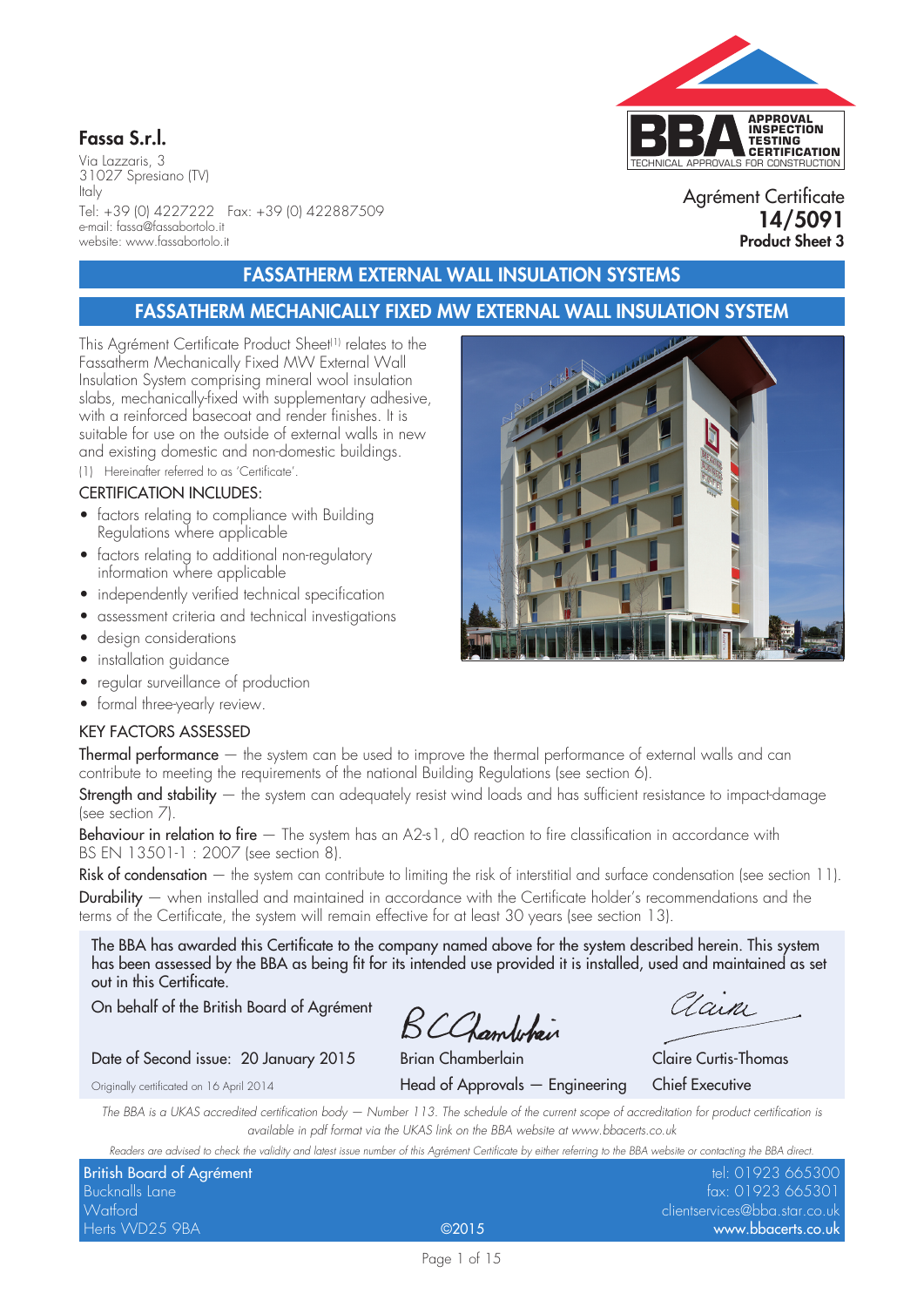## **Regulations**

In the opinion of the BBA, the Fassatherm Mechanically Fixed MW External Wall Insulation System, if installed, used and maintained in accordance with this Certificate, will satisfy or contribute to satisfying the relevant requirements of the following Building Regulations (the presence of a UK map indicates that the subject is related to the Building Regulations in the region or regions of the UK depicted):

#### The Building Regulations 2010 (England and Wales) (as amended)  $\mathbb{Z}^2$ Requirement: A1 Loading Comment: The system can sustain and transmit wind loads to the substrate wall. See section 7.4 of this Certificate. Requirement: B4(1) Comment: The system can satisfy this Requirement. See sections 8.1 to 8.4 of this Certificate. Requirement: C2(b) Resistance to moisture Comment: The system can provide a degree of protection against rain ingress. See sections 4.3 and 10.1 of this Certificate. Requirement: C2(c) Resistance to moisture Comment: The system can contribute to minimising the risk of interstitial and surface condensation. See sections 11.1, 11.2 and 11.4 of this Certificate. Requirement: L1(a)(i) Conservation of fuel and power Comment: The system can contribute to satisfying this Requirement. See sections 6.2 and 6.3 of this Certificate. Regulation: 7 Materials and workmanship Comment: The system is acceptable. See section 13.1 and the *Installation* part of this Certificate. Regulation: 26  $CO<sub>2</sub>$  emission rates for new buildings<br>
Regulation: 26A Fabric energy efficiency rates for new Fabric energy efficiency rates for new dwellings (applicable to England only) Regulation: 26A Primary energy consumption rates for new buildings (applicable to Wales only)<br>Regulation: 26B Fabric performance values for new dwellings (applicable to Wales only) 26B Fabric performance values for new dwellings (applicable to Wales only) Comment: The system can contribute to satisfying these Regulations. See sections 6.2 and 6.3 of this Certificate.

#### The Building (Scotland) Regulations 2004 (as amended) لمولاغ<br>مرکز Regulation: 8(1)(2) Durability, workmanship and fitness of materials Comment: The system can contribute to a construction satisfying this Regulation. See sections 12 and 13.1 and the *Installation* part of this Certificate. Regulation: 9 Building standards applicable to construction Standard: 1.1 Structure Comment: The system can sustain and transmit wind loads to the substrate wall. See section 7.4 of this Certificate. Standard: 2.6 Spread to neighbouring buildings Comment: The system can satisfy this Standard, with reference to clauses 2.6.4<sup>(1)(2)</sup>, 2.6.5<sup>(1)</sup> and 2.6.6<sup>(2)</sup>. See sections 8.1 to 8.4 of this Certificate. Standard: 2.7 Spread on external walls Comment: The system can satisfy this Standard, with reference to clauses 2.7.1<sup>(1)(2)</sup> and 2.7.2<sup>(2)</sup>. See sections 8.1 to 8.4 of this Certificate. Standard: 3.10 Precipitation Comment: The system will contribute to a construction satisfying this Standard, with reference to clauses 3.10.1<sup>(1)(2)</sup> and 3.10.2<sup>(1)(2)</sup>. See sections 4.3 and 10.1 of this Certificate. Standard: 3.15 Condensation Comment: The system can contribute to satisfying this Standard, with reference to clauses 3.15.1(1)(2), 3.15.4(1)(2) and 3.15.5(1)(2). See sections 11.3 and 11.4 of this Certificate. Standard: 6.1(b) Carbon dioxide emissions Standard: 6.2 Building insulation envelope Comment: The system can contribute to satisfying these Standards, with reference to clauses (or parts of) 6.1.1<sup>(1)</sup>, 6.1.2(1)(2), 6.1.3(1)(2), 6.1.6(1), 6.1.10(2), 6.2.1(1)(2), 6.2.3(1), 6.2.4(2), 6.2.5(2), 6.2.6(1), 6.2.7(1), 6.2.8(2), 6.2.9(1)(2), 6.2.10(1), 6.2.11(1), 6.2.12(2) and 6.2.13(1)(2). See sections 6.2 and 6.3 of this Certificate. Standard: 7.1(a)(b) Statement of sustainability Comment: The system can contribute to satisfying the relevant requirements of Regulation 9, Standards 1 to 6, and therefore will contribute to a construction meeting the bronze level of sustainability as defined in this Standard. In addition, the system can contribute to a construction meeting a higher level of sustainability as defined in this Standard with reference to clauses 7.1.4<sup>(1)(2)</sup> [Aspect 1<sup>(1)(2)</sup> and 2<sup>(1)</sup>], 7.1.6<sup>(1)(2)</sup> [Aspect 1<sup>(1)(2)</sup> and 2<sup>(1)</sup>] and 7.1.7<sup>(1)(2)</sup> [Aspect 1<sup>(1)(2)</sup>]. See section 6.2 of this Certificate. Regulation: 12 Building standards applicable to conversions Comment All comments given for the system under Regulation 9, Standards 1 to 6, also apply to this Regulation, with reference to clause 0.12.1<sup>(1)(2)</sup> and Schedule 6<sup>(1)(2)</sup>. (1) Technical Handbook (Domestic). (2) Technical Handbook (Non-Domestic).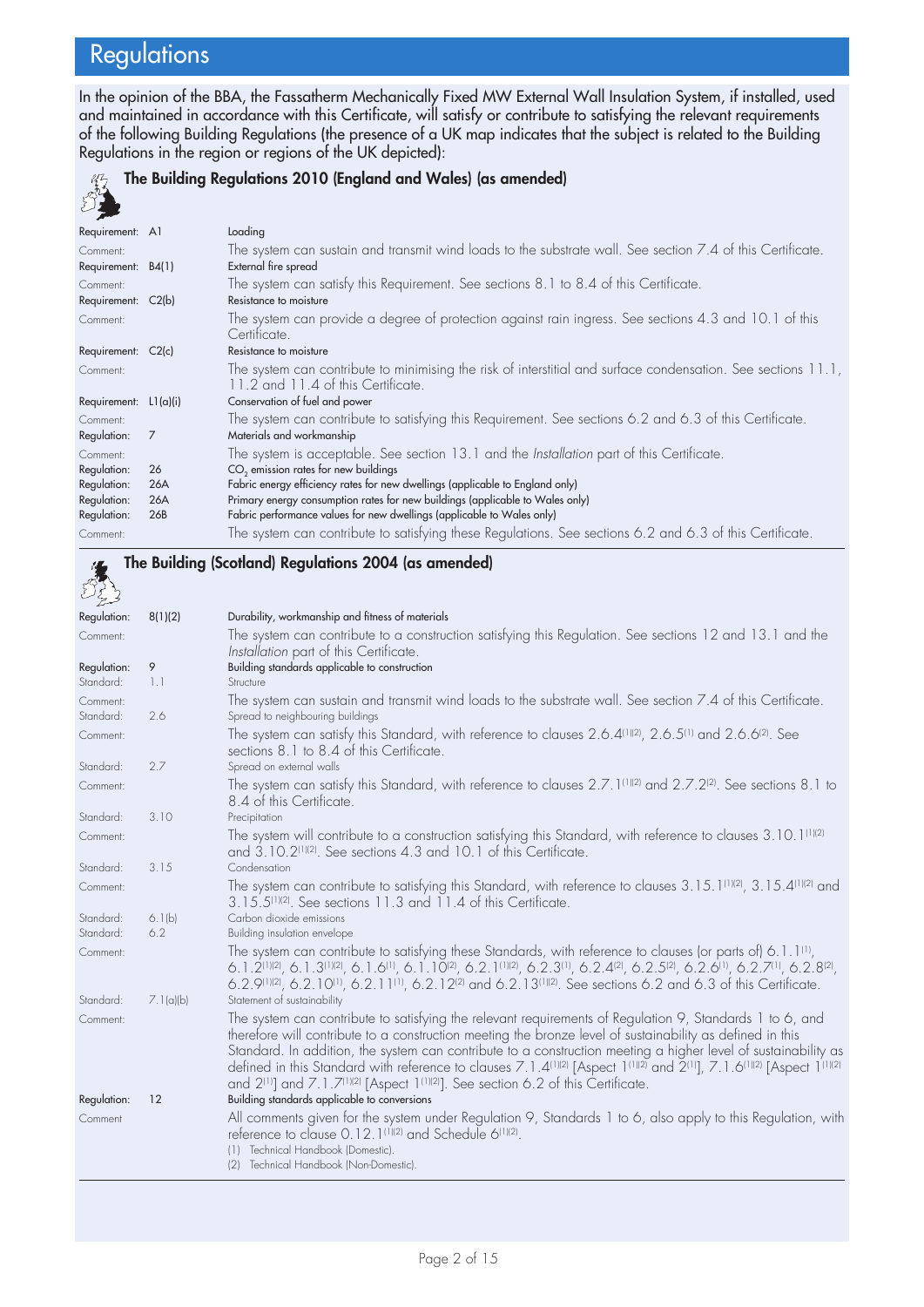|                         |          | The Building Regulations (Northern Ireland) 2012                                                                                   |
|-------------------------|----------|------------------------------------------------------------------------------------------------------------------------------------|
| Regulation:             | 23       | Fitness of materials and workmanship                                                                                               |
| Comment:                |          | The system is acceptable. See section 13.1 and the Installation part of this Certificate.                                          |
| Regulation:             | 28(b)    | Resistance to moisture and weather                                                                                                 |
| Comment:                |          | Walls insulated with the system will satisfy this Regulation. See sections 4.3 and 10.1 of this Certificate.                       |
| Regulation:             | 29       | Condensation                                                                                                                       |
| Comment:                |          | Walls insulated with the system will satisfy the requirements of this Regulation. See section 11.4 of this<br>Certificate.         |
| Regulation:             | 30       | Stability                                                                                                                          |
| Comment:<br>Regulation: | 36(a)    | The system can sustain and transmit wind loads to the substrate wall. See section 7.4 of this Certificate.<br>External fire spread |
| Comment:<br>Regulation: | 39(a)(i) | The system can satisfy this Regulation. See sections 8.1 to 8.4 of this Certificate.<br><b>Conservation measures</b>               |
| Regulation:             | 40       | Target carbon dioxide emission rate                                                                                                |
| Comment:                |          | The system can contribute to satisfying these Regulations. See sections 6.2 and 6.3 of this Certificate.                           |

#### Construction (Design and Management) Regulations 2007

#### Construction (Design and Management) Regulations (Northern Ireland) 2007

Information in this Certificate may assist the client, CDM co-ordinator, designer and contractors to address their obligations under these Regulations.

See section: 3 *Delivery and site handling* (3.2 and 3.4) of this Certificate.

## Additional Information

## NHBC Standards 2014

NHBC accepts the use of the Fassatherm Mechanically Fixed MW External Wall Insulation System, provided it is installed, used and maintained in accordance with this Certificate, in relation to *NHBC Standards*, Part 6 *Superstructure*, Chapter 6.9 *Curtain Walling and Cladding*.

## Technical Specification

#### 1 Description

1.1 Fassatherm Mechanically Fixed MW External Wall Insulation System consists of insulation slabs which are attached to the substrate with approved fixings and supplementary adhesive. The selected primary mechanical fixing should be applied at a rate of 4.16 fixings per m<sup>2</sup>. The insulation slabs are protected by a basecoat containing glassfibre reinforcement mesh. After allowing the basecoat to dry, a primer and a topcoat are applied to the required thickness.

1.2 The system is made up of the following components:

#### Adhesives (supplementary)

A range of cement-based adhesives, supplied as powder to which water is added and applied and should cover at least 50% of the bonded area of the insulation slab. The range comprises:

- Fassatherm A96 adhesive, requiring the addition of approximately 6.5 litres of clean water per 25 kg of adhesive
- • Fassatherm AL88 adhesive, requiring the addition of approximately 8 litres of clean water per 25 kg of adhesive.

#### Insulation

- Mineral wool slab  $-1200$  mm by 600 mm in a range of thicknesses between 50 mm and 200 mm in increments of 10 mm, with a maximum density of 105 kg·m–3 and a minimum tensile strength perpendicular to the face of 10 kN·m–2. Slabs are manufactured to comply with BS EN 13162 : 2012
- Rockwool Dual Density slab  $-1200$  mm by 600 mm in a range of thicknesses between 50 mm and 200 mm, with an average density of 110 kg·m<sup>-3</sup> and a minimum tensile strength perpendicular to the faces of 10 kN·m<sup>-2</sup>. Slabs are manufactured to comply with BS EN 13162 : 2012.

#### Mechanical fixings

Mechanical fixings — anchors with adequate length to suit the substrate and insulation thickness and selected from:

- EJOT H1-ECO (Combi Fix) polyethylene, PE-HD with an electro-galvanized pins and a polyamide, PA GF 50 mounting plug
- EJOT STR U (Top Fix) polyethylene, PE-HD with stainless steel or electro-galvanized screws
- EJOT NTK U (Telefix) polyethylene, PE-HD with a polyamide, PA GF 50 centre pin.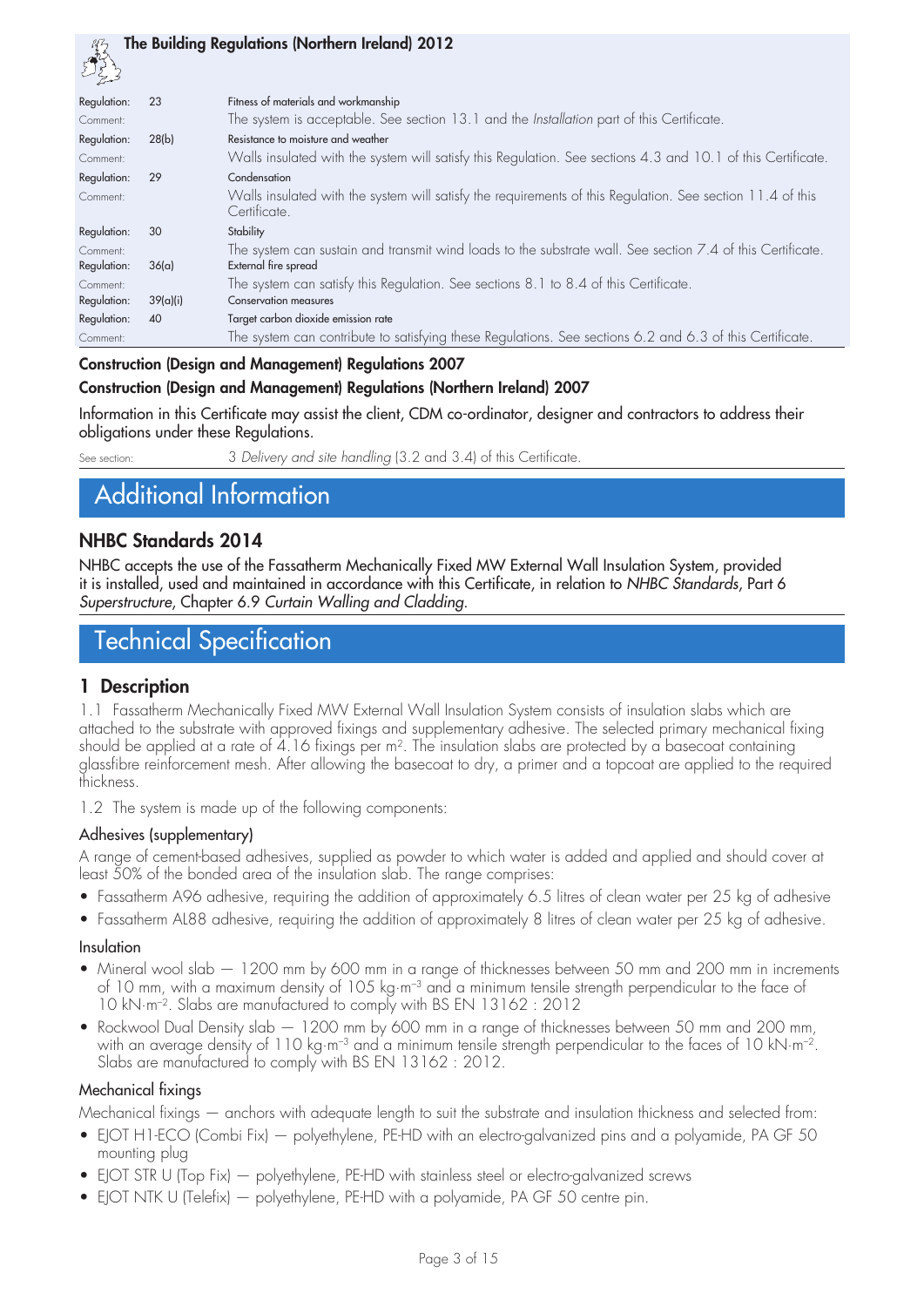#### Basecoat

- • Fassatherm A96 basecoat, a cement-based powder requiring the addition of approximately 6.5 litres of clean water per 25 kg of basecoat. The basecoat is applied to a thickness of between 4 mm and 6 mm and is for use with any render finish
- Fassatherm AL88 basecoat, cement-based powder requiring the addition of approximately 8 litres of clean water per 25 kg of basecoat. The basecoat is applied to a thickness of between 5 mm and 6 mm and is for use with any render finish.

#### Reinforcement

Fassanet 160 — 1.0 m wide alkali-resistant glassfibre mesh with a nominal weight of 155 g·m–2 and mesh size of 3.8 mm by 4.1 mm.

#### Primers

- Fassatherm FA 249 liquid acrylic primer to which water is added, for use with Fassatherm RTA 549 render
- Fassatherm FS 412 liquid silicone primer to which water is added, for use with Fassatherm RSR 421 render
- Fassatherm F328 liquid silicate primer to which water is added, for use with Fassatherm R336 render
- Fassatherm FX 526  $-$  liquid acrylic/siloxane primer to which water is added, for use with Fassatherm RX 561 render.

#### Render finishes

- Fassatherm RTA 549 an acrylic render available in a range of colours, with 1.0 mm, 1.5 mm, 2.0 mm and 3.0 mm grain sizes(1)
- Fassatherm RSR 421 a silicone render available in a range of colours, with 0.6 mm, 1.0 mm, 1.5 mm, 2.0 mm and 3.0 mm grain sizes<sup>(1)</sup>
- Fassatherm R336 a silicate render available in a range of colours, with 0.6 mm, 1.0 mm, 1.5 mm, 2.0 mm and 3.0 mm grain sizes<sup>(1)</sup>
- Fassatherm RX 561 an acrylic/siloxane render available in a range of colours, with 1.0 mm, 1.5 mm and 2.0 mm grain sizes<sup>(1)</sup>.
- (1) Thickness is regulated by the grain size.



- 1.3 Ancillary materials also used with the system but outside the scope of this Certificate are:
- profiles a range of standard profiles (beading) for wall base, end stop, corner mesh, expansion joints. Profiles are available in aluminium or PVC
- profile fixings driven pins with plastic expansion sleeves, as approved by the Certificate holder
- algea and fungi wash
- silicone sealant
- $\alpha$  expanding tape  $-$  polyurethane soft foam tape for sealing around window sills
- waterproofing profile PVC profile with an integral polyurethane tape, used to waterproof around windows and doors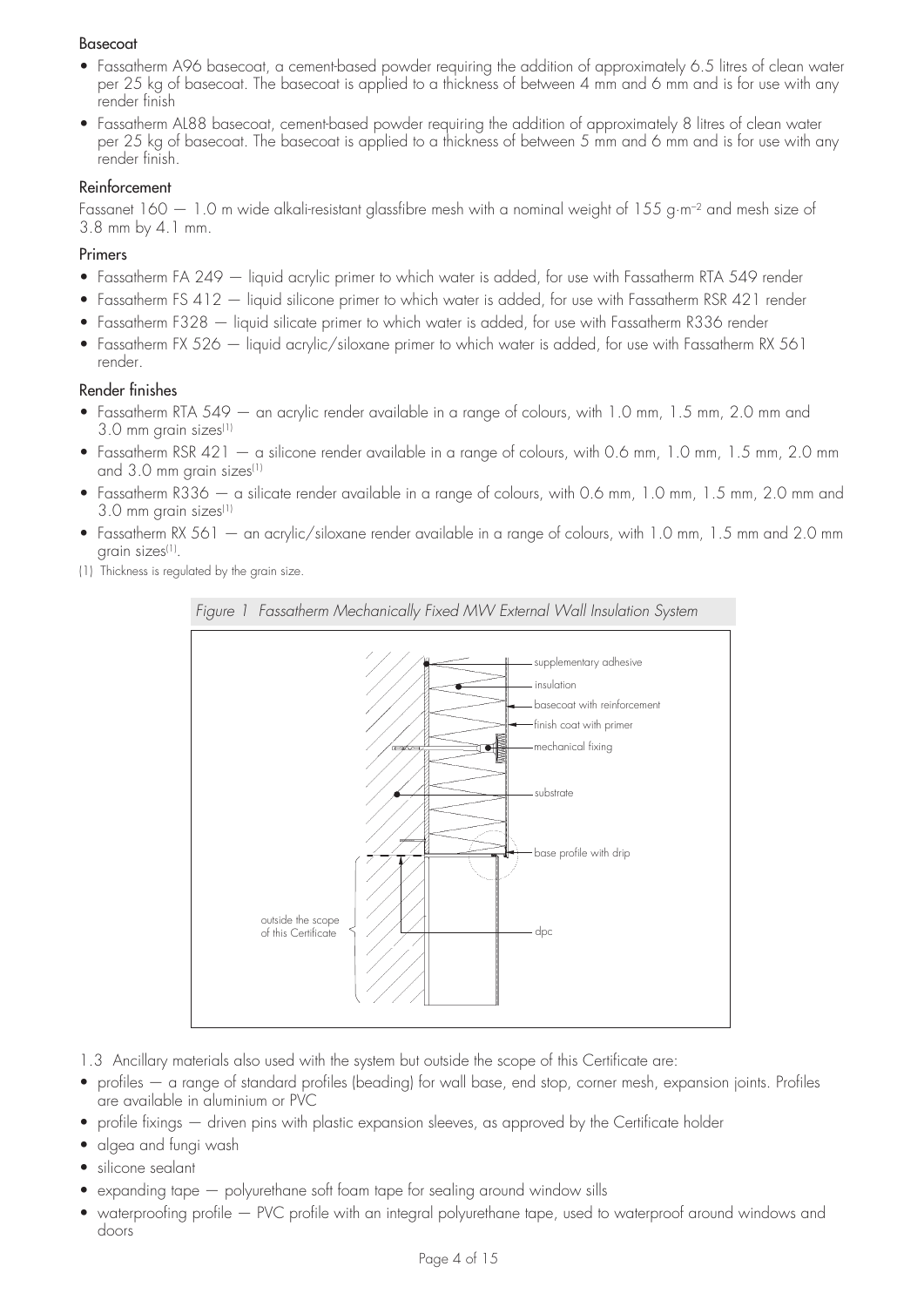- rigid supports for fixing elements outside the insulation. Supports are available in polypropylene, EPS or polyurethane
- extruded polystyrene insulation boards.

## 2 Manufacture

2.1 Components are manufactured by the Certificate holder or bought in from suppliers, to an agreed specification.

2.2 As part of the assessment and ongoing surveillance of product quality, the BBA has:

- agreed with the manufacturer the quality control procedures and product testing to be undertaken
- assessed and agreed the quality control operated over batches of incoming materials
- monitored the production process and verified that it is in accordance with the documented process
- evaluated the process for management of nonconformities
- checked that equipment has been properly tested and calibrated
- undertaken to carry out the above measures on a regular basis through a surveillance process, to verify that the specifications and quality control operated by the manufacturer are being maintained.

2.3 The management system of Fassa S.r.l. has been assessed and registered as meeting the requirements of BS EN ISO 9001 : 2008 by IQNet (Certificate IT-67055).

## 3 Delivery and site handling

3.1 The insulation slabs are delivered in sealed packs, with the product identification and manufacturer's batch numbers.

3.2 The other components are delivered in the quantities and packaging listed in Table 1. Each package carries the product identification and manufacturer's batch number.

| Table 1 Component supply details                               |                              |
|----------------------------------------------------------------|------------------------------|
| Component                                                      | Quantity and packaging       |
| Fassatherm supplementary adhesives and<br>Fassatherm basecoats | 25 kg bag                    |
| Mechanical fixings                                             | boxed by manufacturer        |
| Reinforcement mesh                                             | 1 m wide rolls x 50 m length |
| Fassatherm primers                                             | 5 litre or 16 litre tubs     |
| Fassatherm renders                                             | 25 kg tubs                   |

3.3 The insulation slabs should be stored on a firm, clean, level base, off the ground and under cover until required for use. Care must be taken when handling the insulation to avoid damage.

3.4 The slabs should be protected from prolonged exposure to sunlight, either by storing opened packs under cover or re-covering with opaque polythene sheeting.

3.5 Care must be taken when handling the slabs to avoid contact with solvents or materials containing volatile organic components.

3.6 The powder adhesive and render must be stored in dry conditions, off the ground, and protected from moisture. Contaminated materials should be discarded.

3.7 The primers and renders must be stored in tightly-closed original packaging in cool dry conditions and protected from excessive heat and frost at times.

## Assessment and Technical Investigations

The following is a summary of the assessment and technical investigations carried out on the Fassatherm Mechanically Fixed MW External Wall Insulation System.

## Design Considerations

## 4 General

4.1 Fassatherm Mechanically Fixed MW External Wall Insulation System, when installed in accordance with this Certificate, is effective in reducing the thermal transmittance (U value) of external masonry walls of new and existing buildings. It is essential that the detailing techniques specified in this Certificate are carried out to a high standard if the ingress of water into the insulation is to be avoided and the full thermal benefit obtained from treatment with the system. Only details specified by the Certificate holder should be used.

4.2 The system is for application to the outside of external walls of masonry, or dense or no-fines concrete construction, on new or existing domestic and non-domestic buildings (with or without existing render). Prior to installation of the system, wall surfaces should comply with section 14 of this Certificate.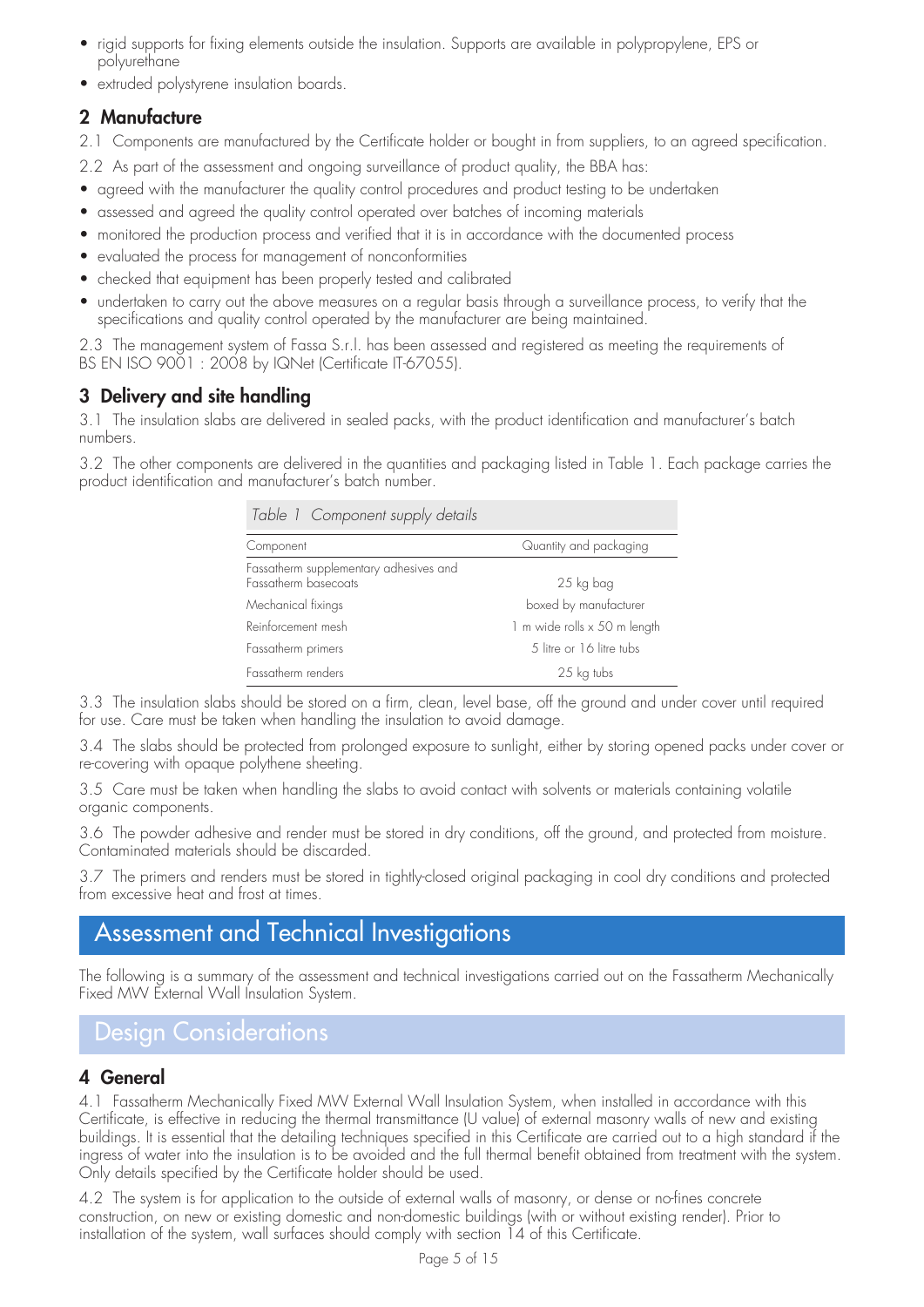4.3 New buildings subject to national Building Regulations should be constructed in accordance with the relevant recommendations of:

- BS EN 1996-2 : 2006, in that the designer should select a construction appropriate to the local wind-driven rain index, paying due regard to the design detailing, workmanship and materials to be used
- BS 8000-3: 2001.

4.4 Other new buildings, not subject to regulatory requirements should also be built in accordance with the Standards identified in section 4.3.

4.5 The system will improve the weather resistance of a wall and provide a decorative finish. However, it should only be installed where there are no signs of dampness on the inner surface of the wall other than those caused solely by condensation.

4.6 The effect of the installation of the insulation system on the acoustic performance of a construction is outside the scope of this Certificate.

4.7 The fixing of rainwater goods, satellite dishes, clothes lines, hanging baskets and similar items is outside the scope of this Certificate.

4.8 External plumbing should be removed before installation and alterations made to underground drainage, where appropriate, to accommodate repositioning of the plumbing to the finished face of the system.

4.9 It is essential that this system is installed and maintained in accordance with the conditions set out in this Certificate.

## 5 Practicability of installation

The system should only be installed by specialised contractors who have successfully undergone training and registration by the Certificate holder (see section 14).

Note: The BBA operates a UKAS Accredited Approved Installer Scheme for external wall insulation; details of approved installer companies are included on the BBA's website (www.bbacerts.co.uk).

## 6 Thermal performance

6.1 Calculations of thermal transmittance (U value) should be carried out in accordance with BS EN ISO 6946 : 2007 and BRE Report BR 443 : 2006, using the declared thermal conductivity value  $(\lambda_n)$  of 0.036 W·m<sup>-1</sup>·K<sup>-1</sup>.

 $\blacklozenge$  6.2 The U value of a completed wall will depend on the insulation thickness, the type and number of fixings, and the insulating value of the substrate masonry and its internal finish. Figures for typical design U values, calculated in accordance with section 6.1, are given in Table 2 of this Certificate.

| <b>Building Regulations</b>     |                                                                                         |                                                                                               |
|---------------------------------|-----------------------------------------------------------------------------------------|-----------------------------------------------------------------------------------------------|
| $U$ value <sup>[4]</sup>        | Thickness of Insulation                                                                 |                                                                                               |
| $(W \cdot m^{-2} \cdot K^{-1})$ | (mm)                                                                                    |                                                                                               |
|                                 | 215 mm brickwork,<br>$\lambda = 0.56$ W $\cdot$ m <sup>-1</sup> $\cdot$ K <sup>-1</sup> | 200 mm dense blockwork,<br>$\lambda = 1.75$ W $\cdot$ m <sup>-1</sup> $\cdot$ K <sup>-1</sup> |
| 0.18                            | 190                                                                                     | 200                                                                                           |
| 0.19                            | 180                                                                                     | 180                                                                                           |
| 0.25                            | 130                                                                                     | 140                                                                                           |
| 0.26                            | 120                                                                                     | 130                                                                                           |
| 0.28                            | 110                                                                                     | 120                                                                                           |
| 0.30                            | 100                                                                                     | 110                                                                                           |
| 0.35                            | 90                                                                                      | 90                                                                                            |

*Table 2* Insulation thickness required to achieve design U values<sup>(1)(2)(3)</sup> given in the national *Building Regulations*

(1) Wall construction inclusive of 13 mm plaster  $(\lambda = 0.57 \text{ W} \cdot \text{m}^{-1} \text{ K}^{-1})$ , brickwork (protected) with 17.1% mortar or dense blockwork with 6.7% mortar ( $\lambda = 0.88$  W m<sup>-1</sup> K<sup>-1</sup>). Declared thermal conductivity of insulation values ( $\lambda_p$ ) is as shown in section 6.1. An adhesive layer, 5 mm thick with  $\lambda = 0.43$  W m<sup>-1</sup> K<sup>-1</sup> covering 50% of the area is also included, and a slab emissivity of 0.9, together with an external render thickness of 5 mm with  $\lambda = 1$  W m<sup>-1</sup> K<sup>-1</sup>.

(2) Calculations based on a bonded system that included 4.16 polyethylene fixings per square metre with a point thermal transmittance (X*p*= 0.002 W K–1) per steel pin. Use of other types of fixings should be calculated in accordance with BS EN ISO 6946 : 2007. A gap correction ( $\Delta U''$ ) of zero is assumed.

- (3) Based upon an incremental insulation thickness of 10 mm.
- (4) When applying the maximum available insulation thickness, these walls can achieve U values from 0.17 to 0.18 W.m–2.K–1 depending on the wall type.

6.3 The system can maintain, or contribute to maintaining, continuity of thermal insulation at junctions between external walls and other elements. Details shown in section 16 will allow use of the default u-values (Psi) for Accredited Construction Details in Emission Rate calculations to SAP 2009 or the Simplified Building Energy Model (SBEM). Detailed guidance can be found in the documents supporting the national Building Regulations.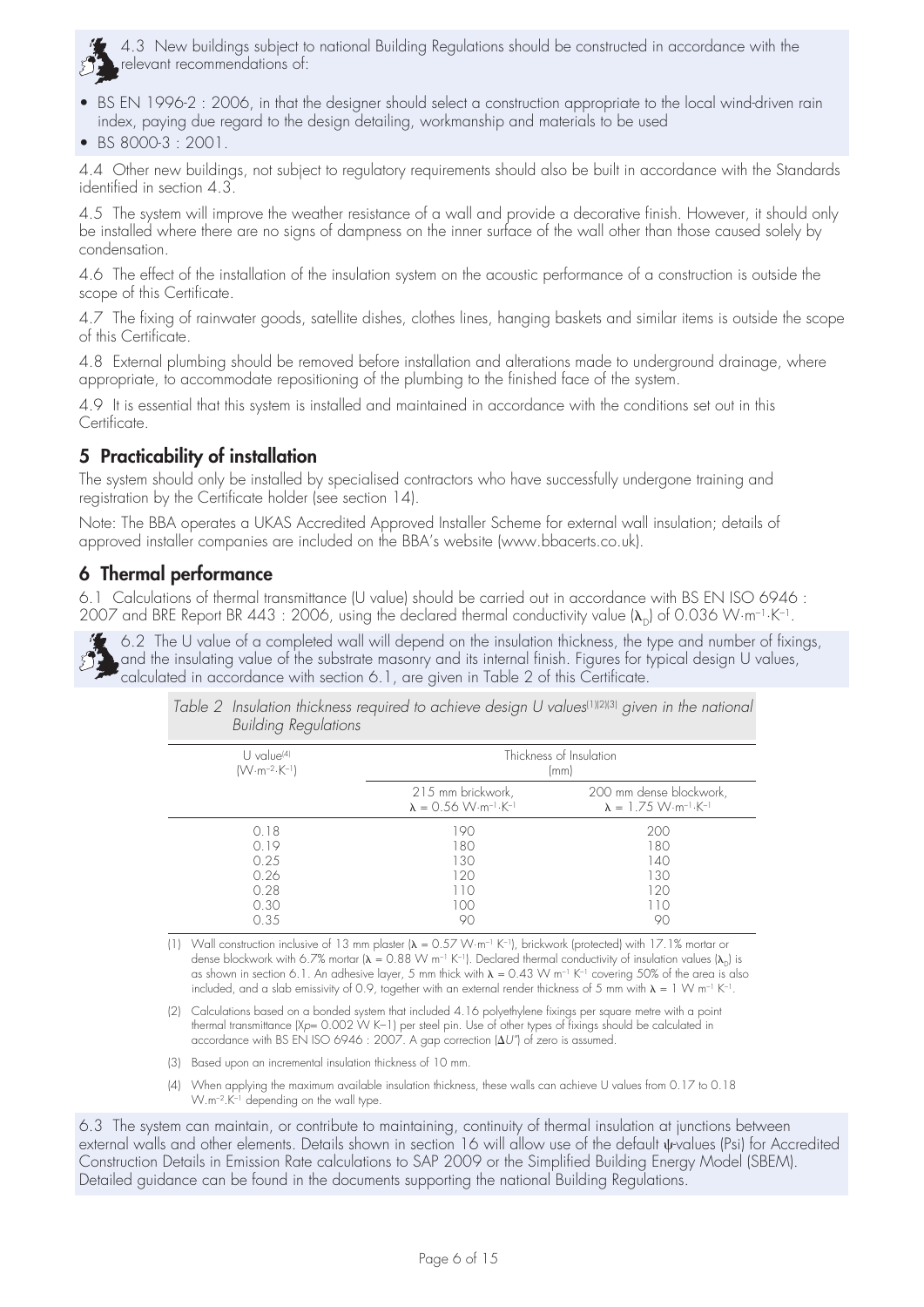## 7 Strength and stability

#### General

7.1 When installed on suitable walls, the system can adequately transfer to the wall the self-weight and negative (suction) and positive (pressure) wind loads normally experienced in the United Kingdom.

7.2 Positive wind load is transferred to the substrate wall directly via bearing and compression of the render and insulation.

7.3 Negative wind pressure is resisted by the bond between each component. The insulation slabs are retained by the external wall insulation system anchors.



7.4 The wind loads on the walls should be calculated in accordance with BS EN 1991-1-4 : 2005. Special consideration should be given to locations with high wind-load pressure coefficients, as additional fixings may be necessary. In accordance with BS EN 1990 : 2002, it is recommended that a load factor of 1.5 is used to determine the ultimate wind load to be resisted by the system.

7.5 Assessment of structural performance for individual installations should be carried out by a suitably qualified and experienced individual to confirm that:

- the substrate wall has adequate strength to resist the additional loads that may be applied as a result of installing the system, ignoring any positive contribution that may occur from the system
- the proposed system and associated fixing layout provides adequate resistance to negative wind loads, based on the results of site investigation and test results
- an appropriate number of site-specific pull-out tests are conducted on the substrate of the building to determine the minimum resistance to failure of the fixings. The characteristic pull-out resistance should be determined in accordance with the guidance given in ETAG 014 : 2011, Annex D.

7.6 The number and centres of fixings should be determined by the system designer. Provided the substrate wall is suitable and an appropriate fixing is selected, the mechanical fixings will adequately support and transfer the weight of the render insulation system to the substrate wall at the minimum spacing's given in this Certificate.

7.7 Typical characteristic pull-out strengths for the fixings taken from the corresponding European Technical Approval (ETA) are given in Table 3; however, these values are dependent on the substrate, and the fixing must be selected to suit the loads and substrate concerned.

| Fixing Type                 | ETA No. | Substrate                          | Drill diameter (mm) | Effective anchorage<br>depth (mm) | Typical pull-out<br>strength<br>$(kN)^{(1)}$ |
|-----------------------------|---------|------------------------------------|---------------------|-----------------------------------|----------------------------------------------|
| EJOT H1-ECO<br>(Combil Fix) | 11/0192 | Concrete C12/15/<br>clay brickwork | 8                   | 25                                | 0.9/0.9                                      |
| EIOT NTK-U<br>(Telefix)     | 07/0026 | Concrete C12/15/<br>clay brickwork | 8                   | 40                                | 0.6/0.9                                      |
| EIOT STR-U<br>(Top Fix)     | 04/0023 | Concrete C12/15/<br>clay brickwork | 8                   | 2.5(2)                            | 1.5/1.5                                      |

*Table 3 Fixings – typical characteristic pull-out strengths*

Values are determined in accordance with ETAG 014 : 2011 and are dependent on the substrate.

(2) 65 mm for autoclaved aerated concrete.

7.8 The resistance forces data given in Table 4 are the results of calculations based upon pull-through resistances determined by the BBA from tests on anchors with 60 mm diameter plate.

| Table 4 tixing pull-through resistance                  |                      |                            |                               |  |
|---------------------------------------------------------|----------------------|----------------------------|-------------------------------|--|
| Factor (unit)                                           | Mineral wool<br>slab | Mineral wool<br>slab       | Rockwool Dual<br>Density slab |  |
| Insulation thickness (mm)                               | $\geq 50^{(4)}$      | $\geq$ 1 00 <sup>(3)</sup> | $>50^{(5)}$                   |  |
| Tensile resistance of insulation (kPa)                  | $\geq$ 10            | $\geq$ 10                  | $\geq$ 10                     |  |
| Fixing plate stiffness value (kN·mm)                    | 0.5                  | 0.6                        | $0.5$ or $0.6$                |  |
| Pull-through resistance <sup>(1)</sup> (per anchor) (N) | 150                  | 247                        | 150                           |  |
| Factor of safety <sup>(2)</sup>                         | 2.5                  | 2.5                        | 2.5                           |  |
| Design pull-through resistance (N)                      | 60                   | 99                         | 60                            |  |

(1) Pull-over resistance of insulation over the head of the fixing.

(2) The safety factor of 2.5 is based on the assumption that all insulation slabs are quality control tested to establish tensile strength perpendicular to the face of the slab.

(3) The minimum residual thickness of the insulation product, excluding the depth of the fixing die, must be ≥100 mm when embedding the EJOT STR U fixing in the insulation.

(4) The minimum residual thickness of the insulation product, excluding the depth of the fixing die, must be ≥50 mm when embedding the EJOT STR U fixing in the insulation.

(5) EJOT STR U fixing must not be embedded into the Rockwool Dual Density slab.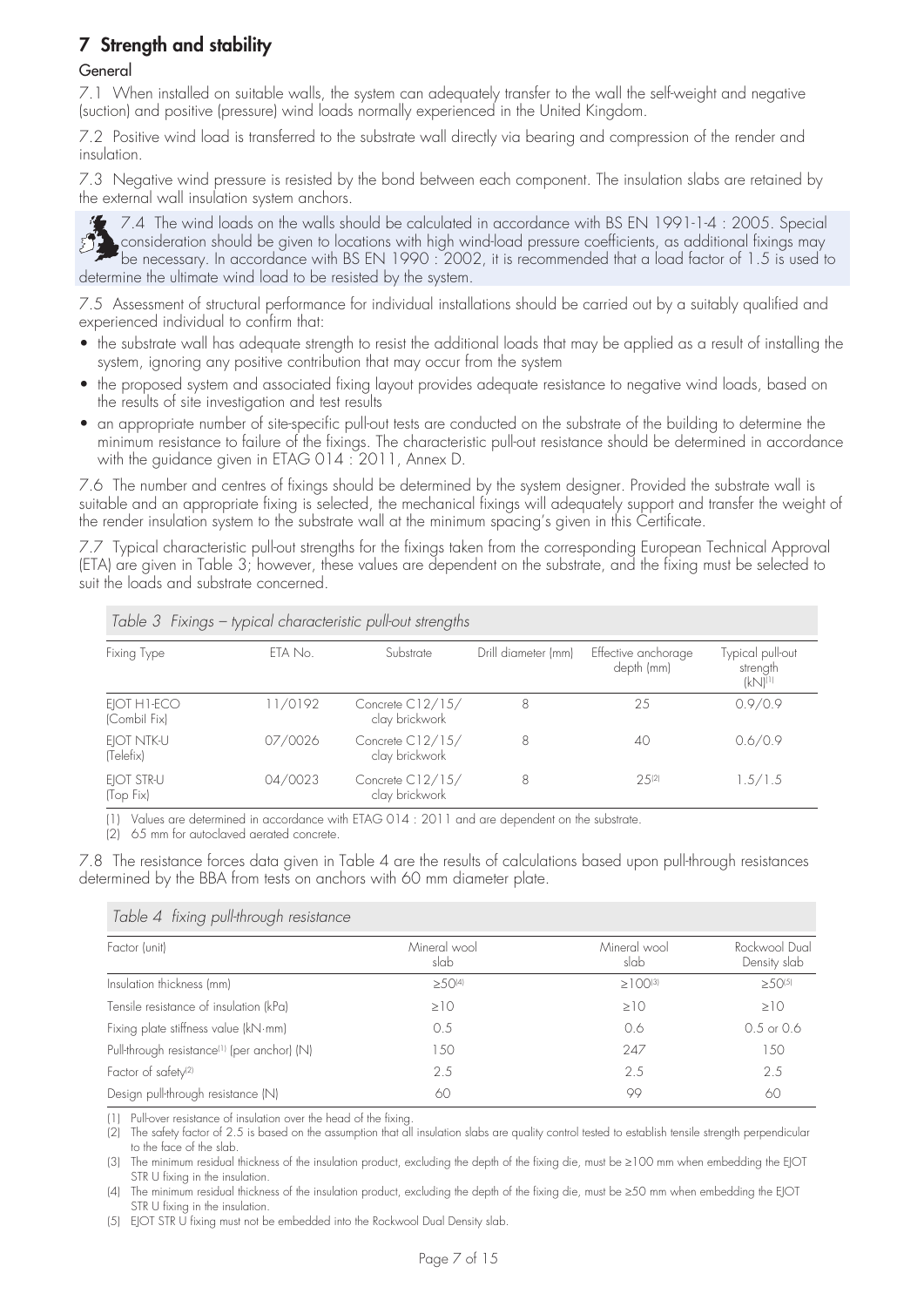#### Impact resistance

7.9 Hard body impact tests were carried out in accordance with ETAG 004 : 2000 (amended 2013). The system is suitable for the Use Categories listed in Table 5 of this Certificate.

| Basecoat        | Render                                                                                  | Use<br>Category <sup>[1]</sup> |                      |  |
|-----------------|-----------------------------------------------------------------------------------------|--------------------------------|----------------------|--|
|                 |                                                                                         | Single layer of mesh           | Double layer of mesh |  |
| Fassatherm A96  | Fassatherm RTA 549,<br>Fassatherm RSR 421,<br>Fassatherm R 336 and<br>Fassatherm RX 561 | Ш                              |                      |  |
| Fassatherm AL88 | Fassatherm RTA 549,<br>Fassatherm R 336 and<br>Fassatherm RX 561                        | II                             | II                   |  |
| Fassatherm AL88 | Fassatherm RSR 421                                                                      | Ш                              |                      |  |

*Table 5 Fassatherm Mechanically Fixed MW External Wall Insulation System impact resistance*

(1) These categories are defined in ETAG 004 : 2000 (amended 2013) as:

 • Category I — a zone readily accessible at ground level to the public and vulnerable to hard body impacts but not subjected to abnormally rough use

• Category II – a zone liable to impacts from thrown or kicked objects, but in public locations where the height of the system will limit the size of the impact; or at lower levels where access to the building is primarily to those with some incentive to exercise care

 • Category III – a zone not likely to be damaged by normal impacts caused by people or by thrown or kicked objects.

## 8 Behaviour in relation to fire

8.1 The reaction to fire classification for the system is A2-s1, d0 in accordance with BS EN 13501-1: 2007.

8.2 The classification applies to the full range of thicknesses and finishes covered by the Certificate.

8.3 The mineral wool insulation material is classified as non-combustible.

8.4 The system is considered suitable for use on or at any distance from the boundary and there is no restriction on the height for use in buildings.

8.5 For application to second storey walls and above, it is recommended that the designer considers at least one stainless steel fixing per square metre, as advised in BRE Report BR 135 : 2013.

## 9 Proximity of flues and appliances

When the system is installed in close proximity to certain flue pipes, the relevant provisions of the national Building Regulations should be met:

*England and Wales* — Approved Document J

*Scotland* — Mandatory Standard 3.19, clause 3.19.4(1)(2)

(1) Technical Handbook (Domestic).

(2) Technical Handbook (Non-Domestic).

*Northern Ireland* — Technical Booklet L.

#### 10 Water resistance

10.1 The system will provide a degree of protection against water ingress. However, care should be taken to ensure that walls are adequately watertight prior to application of the system. The system must only be installed where there is no sign of dampness on the inner surface of the substrate other than that caused solely by condensation.

10.2 Designers and installers should take particular care in detailing around openings, penetrations and movement joints to minimise the risk of water ingress.

10.3 The guidance given in BRE Report BR 262 : 2002 should be followed in connection with the watertightness of solid wall constructions. The designer should select a construction appropriate to the local wind-driven index, paying due regard to the design detailing, workmanship and materials to be used.

10.4 At the top of walls, the system should be protected by an adequate overhang or other detail designed for use with this type of system (see section 16).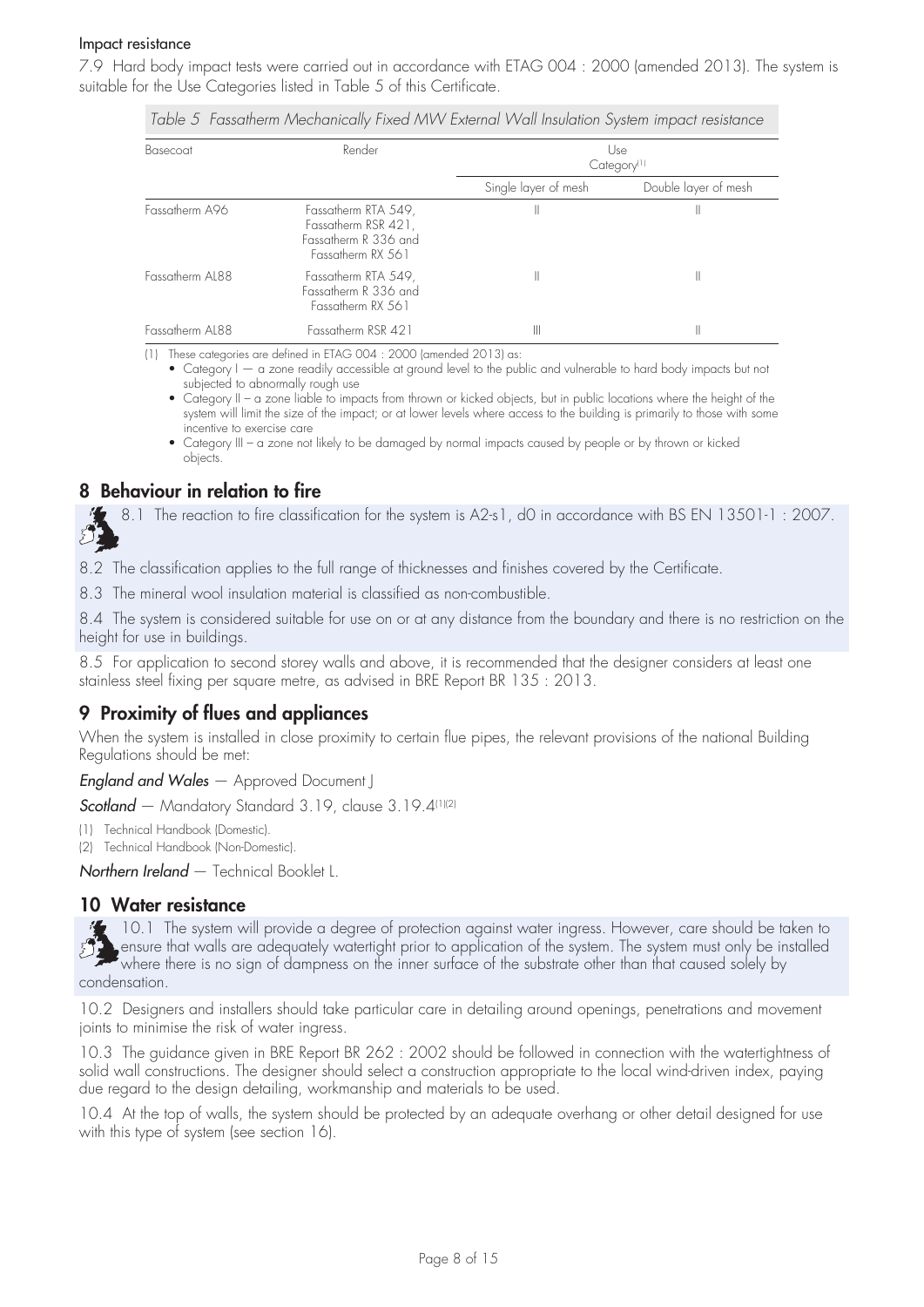## 11 Risk of condensation

 $\frac{M_2}{N_1}$  11.1 Designers must ensure that an appropriate condensation risk analysis has been carried out for all parts of the construction, including openings and penetrations at junctions between the insulation system and windows, the construction, including openings and perientifications of BS 5250 : 2011 should be followed.<br>The recommendations of BS 5250 : 2011 should be followed.

#### Surface condensation



<sup>42</sup>/<sub>2</sub> 11.2 Walls will adequately limit the risk of surface condensation when the thermal transmittance (U value) does not exceed 0.7  $W \cdot m^{-2} \cdot K^{-1}$  at any point and the junctions with other elements and openings comply with section 6.3 of this Certificate.



11.3 Walls will adequately limit the risk of surface condensation when the thermal transmittance (U value) does not exceed 1.2 W·m–2·K–1 at any point. Guidance may be obtained from BS 5250 : 2011, section 4 and Annex G, and BRE Report BR 262 : 2002.

#### Interstitial condensation

11.4 Walls incorporating the system will adequately limit the risk of interstitial condensation when they are designed and constructed in accordance with BS 5250 : 2011, section 4 and Annexes D and G.

11.5 The water vapour resistance (*µ*) factor (for the insulation slabs) and equivalent air layer thickness (*s*d) (for the render system) is shown in Table 6 of this Certificate.

| Table 6 Water vapour resistance factor and equivalent air layer thickness                                                                                                                                                                                                                                                                                                                         |                            |         |
|---------------------------------------------------------------------------------------------------------------------------------------------------------------------------------------------------------------------------------------------------------------------------------------------------------------------------------------------------------------------------------------------------|----------------------------|---------|
|                                                                                                                                                                                                                                                                                                                                                                                                   | S <sub>d</sub><br>(m)      | $(\mu)$ |
| Mineral wool insulation thickness 50 mm to 200 mm                                                                                                                                                                                                                                                                                                                                                 |                            |         |
| Rendering system : Fassatherm A96 basecoat <sup>(2)</sup> + primer + finish<br>coat (specific particle size), as indicated below<br>Fassatherm FA 249 + Fassatherm RTA 549 (particle size 2.0 mm)<br>Fassatherm FS 412 + Fassatherm RSR 421 (particle size 2.0 mm)<br>Fassatherm F 238 + Fassatherm R 336 (particle size 2.0 mm)<br>Fassatherm FX 526 + Fassatherm RX 561 (particle size 1.0 mm)  | 0.3<br>0.5<br>0.3<br>0.510 |         |
| Rendering system : Fassatherm AL88 basecoat <sup>(2)</sup> + primer + finish<br>coat (specific particle size), as indicated below<br>Fassatherm FA 249 + Fassatherm RTA 549 (particle size 2.0 mm)<br>Fassatherm FS 412 + Fassatherm RSR 421 (particle size 2.0 mm)<br>Fassatherm F 238 + Fassatherm R 336 (particle size 2.0 mm)<br>Fassatherm FX 526 + Fassatherm RX 561 (particle size 1.0 mm) | 0.4<br>0.3<br>0.2<br>0.510 |         |

(1) Applied to a thickness of approximately 4 mm.

(2) Applied to a thickness of approximately 5 mm.

## 12 Maintenance and repair

12.1 Regular checks should be made on the installed system, including:

visual inspection of the render for signs of damage. Cracks in the render exceeding 0.2 mm must be repaired

- examination of the sealant around openings and service entry points
- visual inspection of architectural details designed to shed water to confirm that they are performing properly
- visual inspection to ensure that water is not leaking from external downpipes or gutters; such leakage could penetrate the rendering
- necessary repairs effected immediately and the sealant joints at window and door frames replaced at regular intervals
- maintenance schedules, which should include the replacement and resealing of joints, for example between the insulation system and window and door frame.

12.2 Damaged areas must be repaired using the appropriate components and procedures detailed in the Certificate holder's installation instructions and in accordance with BS EN 13914-1: 2005.

## 13 Durability



د درستان<br>محمد پیران

13.1 The system will have a service life of not less than 30 years provided any damage to the surface finish is repaired immediately and regular maintenance is undertaken, as described in section 12.

13.2 The finishes may break up the flow of water on the surface and reduce the risk of discoloration by water runs. The finish may become discoloured with time, the rate depending on locality, initial colour, the degree of exposure and atmospheric pollution, as well as the design and detailing of the wall. In common with traditional renders, discoloration by algae and lichens may occur in wet areas. The appearance may be restored by a suitable power wash or, if required, by over coating.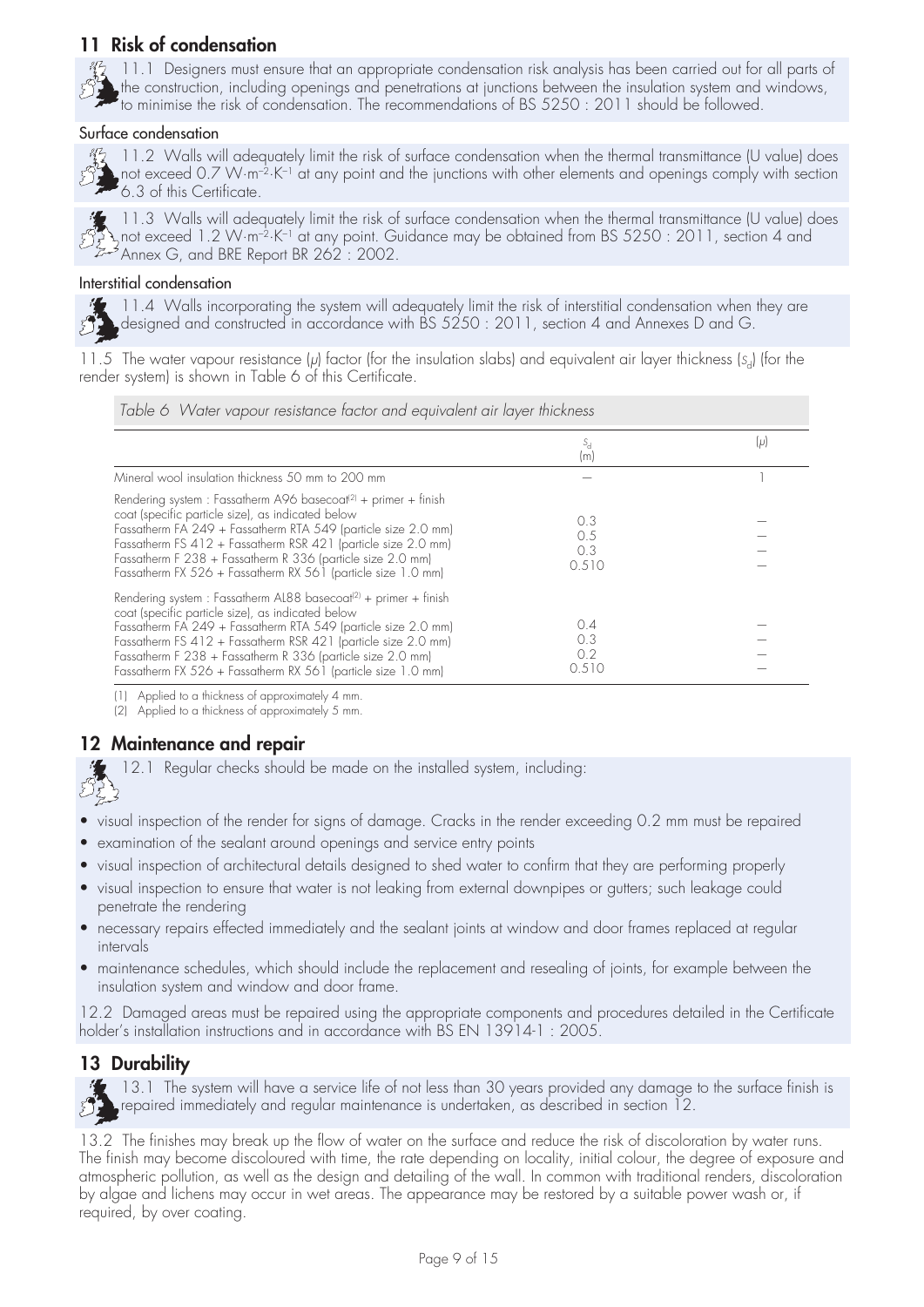## 14 Site survey and preliminary work

14.1 A pre-installation survey of the property must be carried out to determine suitability for treatment and the need for any necessary repairs to the building structure before application of the system. A specification is prepared for each elevation of the building indicating:

- the position of beads
- detailing around windows, doors and at eaves
- damp-proof course (dpc) level
- exact position of expansion joints, if required
- areas where flexible sealants must be used
- any alterations to external plumbing.

14.2 The survey should include tests conducted on the walls of the building by the Certificate holder or their approved installers to determine the pull-out resistance of the proposed supplementary mechanical fixings. An assessment and recommendation is made on the type and number of fixings required to withstand the building's expected wind loading based on calculations using the test data and pull-out resistance (see section 7).

14.3 Surfaces should be sound, clean and free from loose material. The flatness of surfaces must be checked; this may be achieved using a straight-edge tool spanning the storey height. Any excessive irregularities, ie greater than 10 mm, must be made good prior to installation, to ensure that the insulation slabs are installed with a smooth, in-plane finished surface.

14.4 Where surfaces are covered with an existing rendering, it is essential that the bond between the background and the render is adequate. All loose areas should be hacked off and reinstated.

14.5 On existing buildings, purpose-made sills must be fitted to extend beyond the finished face of the system. New buildings should incorporate suitably deep sills.

14.6 Internal wet work, eg screeding or plastering, should be completed and allowed to dry prior to the application of the system.

## 15 Approved Installers

Application of the system, within the context of this Certificate, must be carried out by installers approved by the Certificate holder. A Certificate holder approved installer is a company:

- employing operatives who have been trained and approved by the Certificate holder to install the system
- which has undertaken to comply with the Certificate holder's application procedure, containing the requirement for each application team to include at least one member operative trained by the Certificate holder
- subject to at least one inspection per annum by the Certificate holder to ensure suitable site practices are being employed. This may include unannounced site inspections.

## 16 Procedure

#### General

16.1 Application is carried out in accordance with the Certificate holder current installation instructions.

16.2 Weather conditions should be monitored to ensure correct application and curing conditions. The system should not be applied at temperatures below 5°C or above 30°C, if exposure to frost is likely or in damp/wet conditions and the render must be protected from rapid drying.

16.3 All rendering should be in accordance with the relevant recommendations of BS EN 13914-1 : 2005.

#### Positioning and securing insulation slabs

16.4 The base profile is secured to the external wall above the dpc using mechanical fixings at a minimum of 300 mm centres. Profiles and expansion joints are fitted as specified.

16.5 The adhesive is mixed in a suitable container using potable water and a high power drill and mixer spiral to create a paste-like mortar, whilst ensuring there are no clots in the mixed material. The insulation slabs are positioned on the starter track and initially bonded to the wall by applying the approved adhesive to the slabs using the strips and dots method. A circumferential strip of adhesive at least 5 to 10 cm wide is applied to the insulation slabs. Three evenly distributed patches of adhesive 5 to 10 cm in diameter are then applied to the slabs so that an adhesive surface of at least 50% is achieved. The insulation panel should be immediately placed on the substrate and pressed into place.

16.6 Subsequent rows of slabs are positioned so that the vertical slab joints are staggered and overlapped at the building corners.

16.7 Care must be taken to ensure that all insulation slab edges are butted tightly together, and alignment is checked as work proceeds. Gaps shall be filled with strips of the insulation material.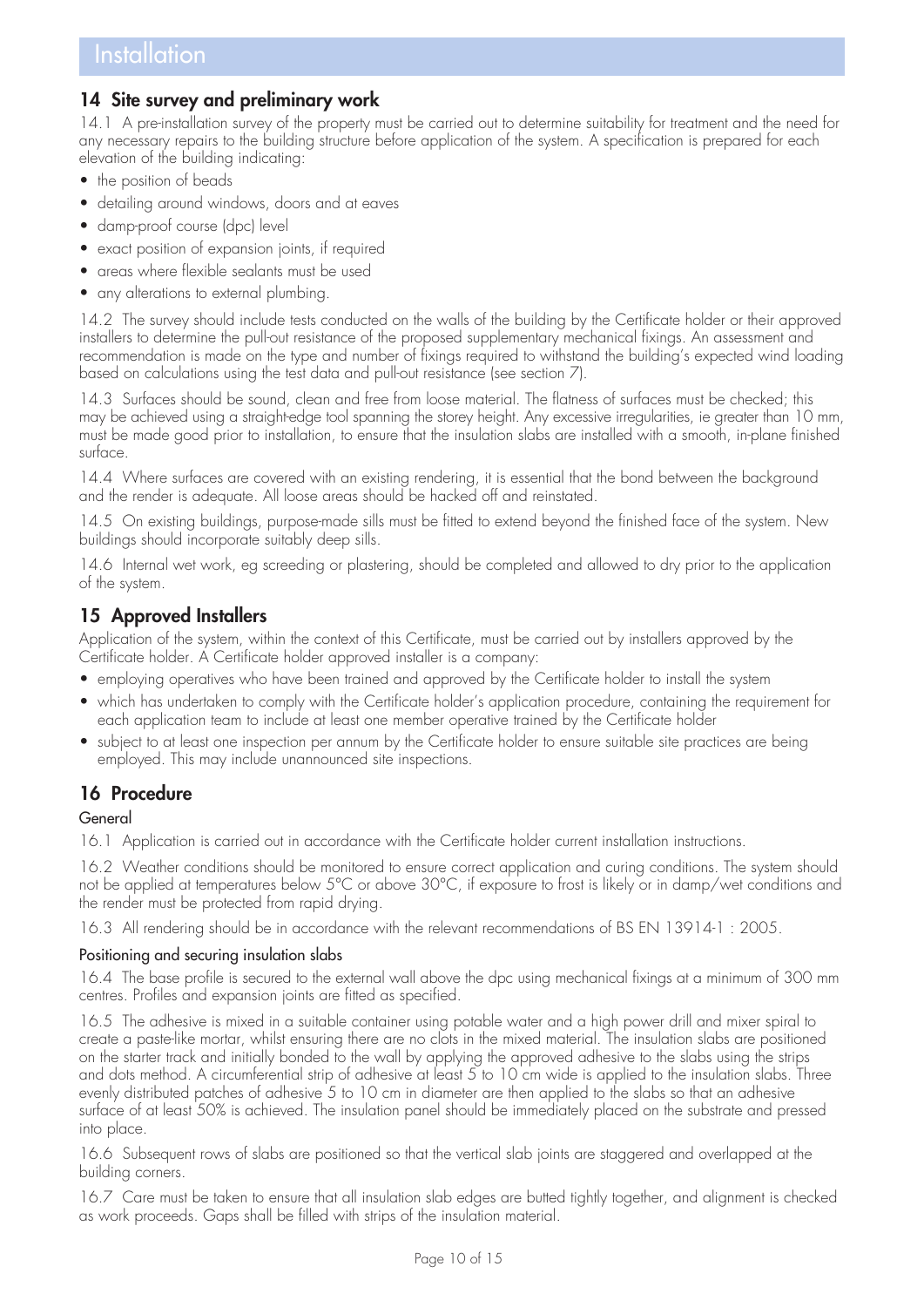16.8 Details of mechanical fixings (including their arrangement in the insulation slabs) are specified in the project specific design requirements based on pull out test results and wind loading data. A minimum of 4.16 fixings per m<sup>2</sup> should be installed, unless otherwise specified in the project specific design (see Figure 2). Holes are drilled into the substrate through the insulation, and the fixings are installed, fixing tightly to the insulation slab using the dedicated driving system to ensure there is no risk of pull off. Installation of mechanical fasteners shall commence no earlier than 24 hours after the insulation panels have been adhesively fixed, and in any case after the adhesive has hardened. Care must be taken to ensure that the fixings are not overdriven.



16.9 After sufficient stabilisation of the installed insulation (normally 2 days in warm and dry conditions, or a maximum of one week in cold and damp conditions, during which time the insulation should be protected from exposure to extreme weather conditions to prevent degradation), the wall is ready for the application of the basecoat.

16.10 At all locations where there is a risk of insulant exposure, eg window reveals or eaves, the system must be protected, eg by an adequate overhang or by purpose made sub-sills, seals or flashing. Building corners, door and window heads and jambs are formed using profiles in accordance with the manufacturer's instructions.

16.11 To fit around details such as doors and windows, insulation slabs may be cut with a sharp knife. Purpose-made window sills, seals and deflection channels designed to prevent or manage water ingress and allow water to be shed clear of items bridging the cavity should be fitted. The performance of these components is outside the scope of this Certificate.

#### Movement joints

16.12 Movement joints should be incorporated where required. Existing structural expansion joints should be extended through to the surface of the insulation system (see Figure 3).



#### Basecoat and reinforcing

16.13 The basecoat is prepared as described previously. The material is applied over the insulation slabs, using a steel trowel to a thickness between 4 mm and 5 mm. The reinforcement mesh is immediately embedded into the coat, ensuring the mesh is overlapped at joints by a minimum coverage of 100 mm. Once the first coat has dried, a second coat of approximately 1 mm thickness is applied to obtain a smooth and uniform surface.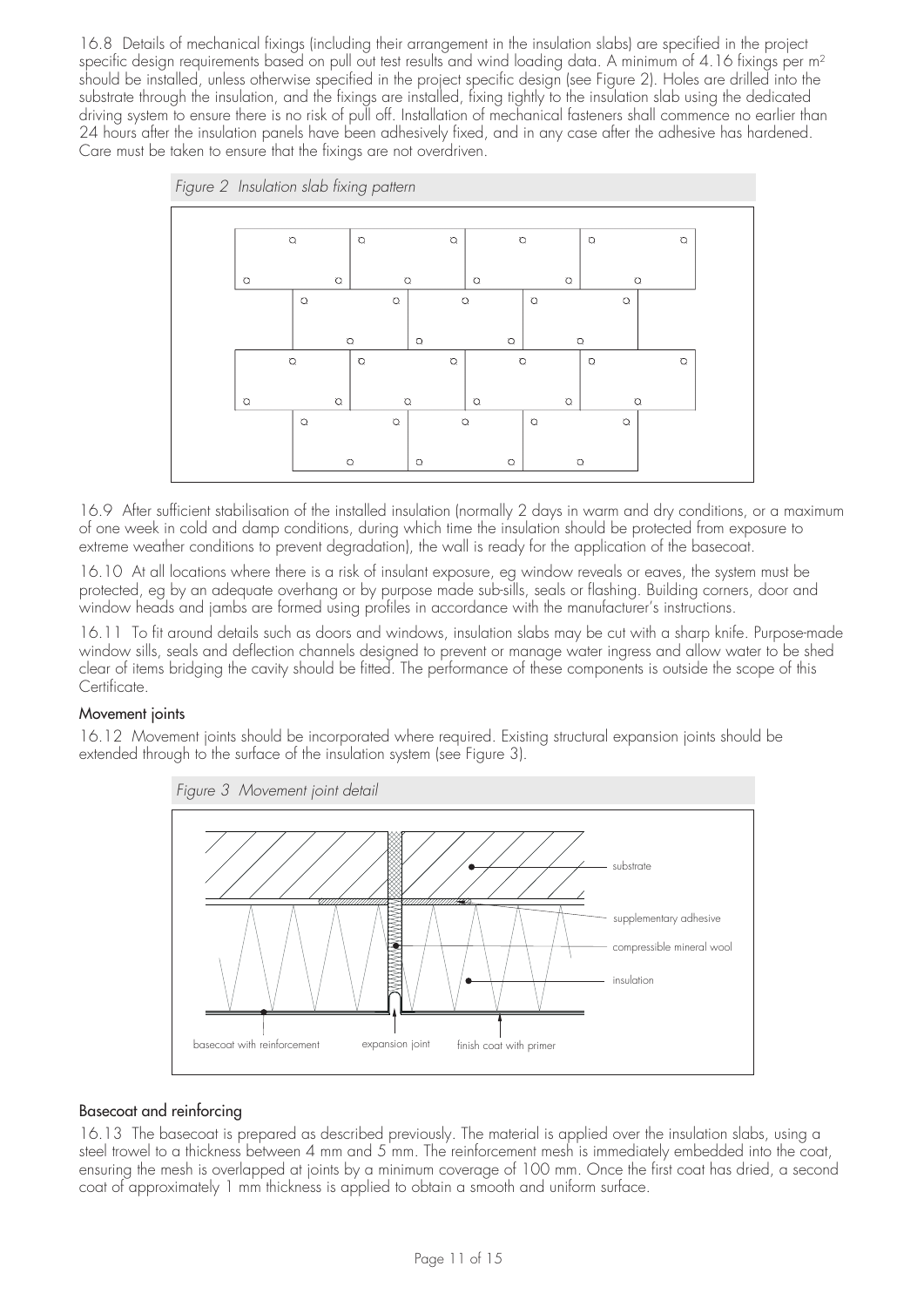16.14 Additional pieces of reinforcing mesh are applied diagonally at the corners of openings to provide the necessary reinforcement in accordance with the Certificate holder's instructions (see Figure 4). Additional layers of mesh may be applied to improve impact resistance.



#### Rendering and finishing

16.15 Prior to the render coat, the relevant seals are positioned and installed at all openings (eg windows and doors), overhanging eaves, gas and electric meter boxes, wall vents or where the render abuts any other building material or surface. This helps to reduce the risk of water ingress into the structure.

16.16 The basecoat must be allowed to dry/cure (approximately 2 to 3 weeks) prior to the application of the primer/finish coat. Prior to the application of the finishing coat, sealant should be applied as required, as defined in the project specific site package in accordance with the Certificate holder's instructions.

16.17 Primers (see section 1.1 for list of primers and their compatibility with the finishing coats) shall be applied in accordance with the Certificate holder's instructions and allowed to dry for approximately 24 hours prior to the application of the finishing coat.

16.18 Finishing coats are applied in accordance with the Certificate holder's instructions.

16.19 Care should be taken in the detailing of the system around features such as openings, projections and at eaves (see Figure 5) to ensure adequate protection against water ingress and to limit the risk of water penetrating the system.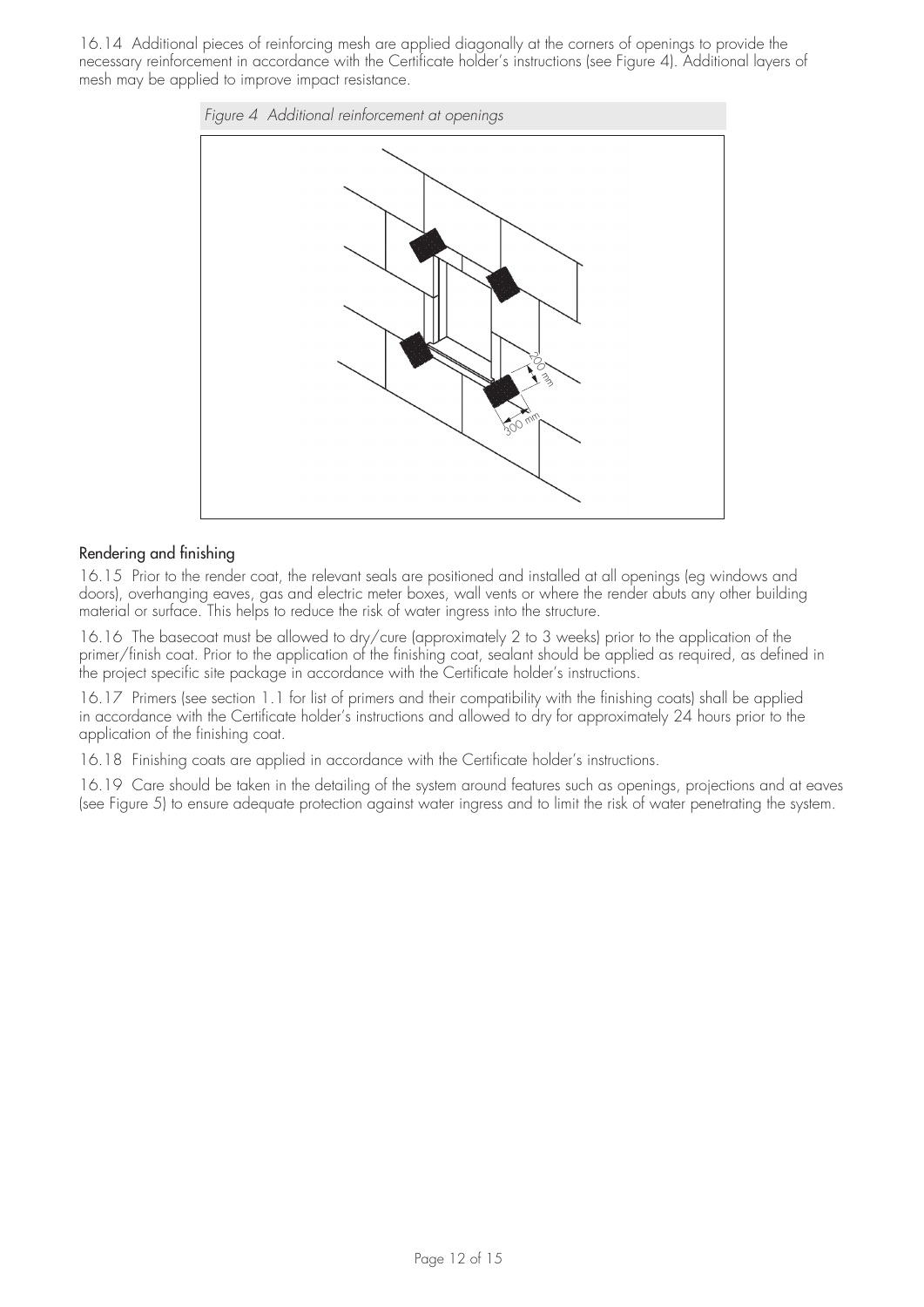

## Technical Investigations

## 17 Tests

17.1 An examination was made of data relating to:

- component characterisation
- water vapour permeability
- water absorption
- bond strength
- reaction to fire
- pull-out strength of fixings
- durability of finish coatings
- heat/spray cycling
- impact resistance.

17.2 The manufacturing process was evaluated, including the methods adopted for quality control, and details were obtained of the quality and compositions of materials used.

17.3 An assessment of the risk of interstitial condensation was undertaken.

17.4 The practicability of installation and the effectiveness of detailing techniques were examined.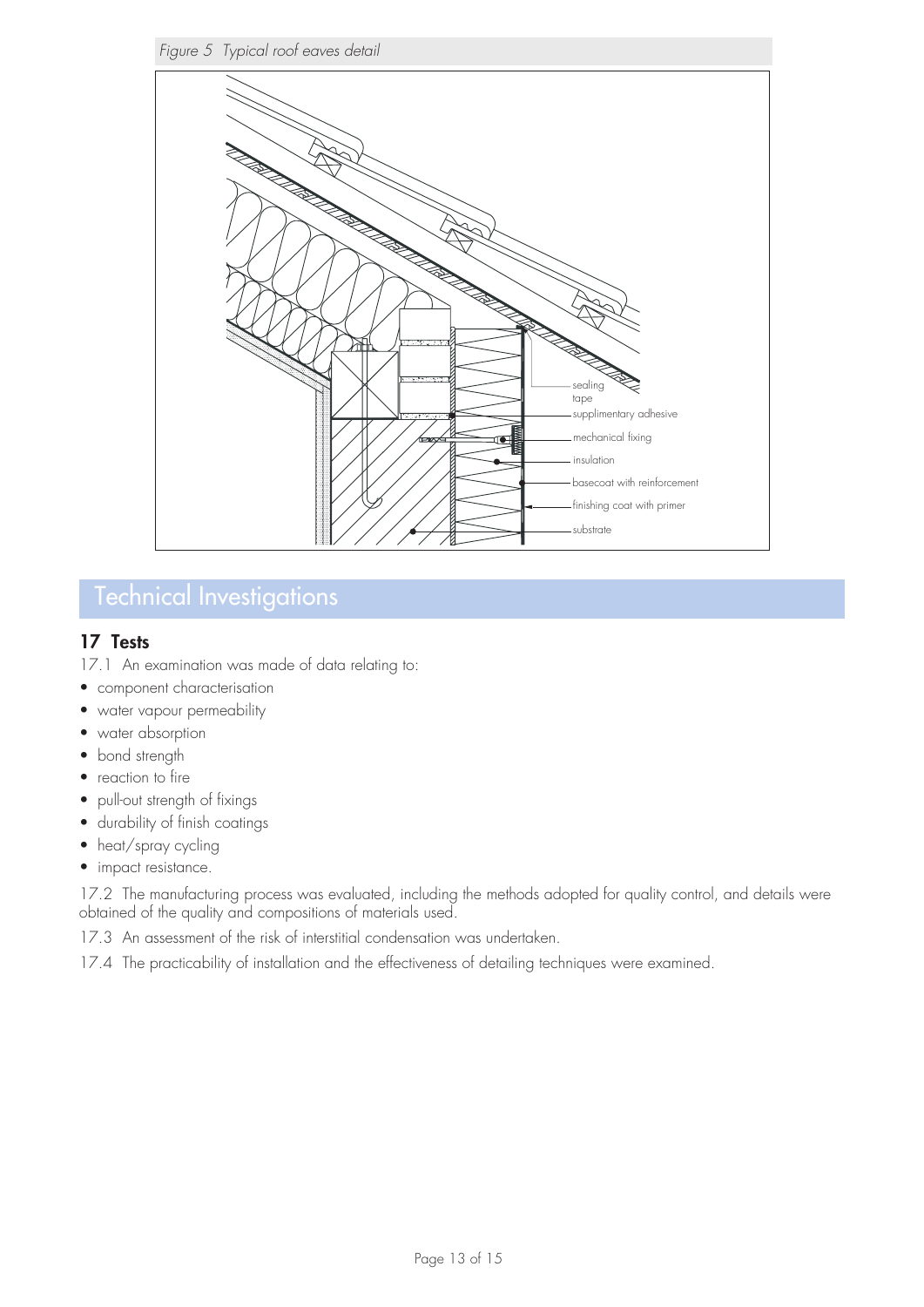## **Bibliography**

BS 5250 : 2011 *Code of practice for control of condensation in buildings* 

BS 8000-3 : 2001 *Workmanship on building sites — Code of practice for masonry*

BS EN 1990 : 2002 *Eurocode — Basis of structural design*

BS EN 1991-1-4 : 2005 *Eurocode 1 : Actions on structures — General actions — Wind actions* 

BS EN 1996-2 : 2006 *Eurocode 6 : Design of masonry structures — Design considerations, selection of materials and execution of masonry*

BS EN 13162 : 2012 *Thermal insulation products for buildings — Factory made mineral wool (MW) products — Specification*

BS EN 13501-1 : 2007 *Fire classification of construction products and building elements — Classification using test data from reaction to fire tests* 

BS EN 13914-1 : 2005 *Design, preparation and application of external rendering and internal plastering – External rendering* 

BS EN ISO 6946 : 2007 *Building components and building elements — Thermal resistance and thermal transmittance — Calculation method* 

BS EN ISO 9001 : 2008 *Quality management systems — Requirements* 

BRE Information Paper IP 1/06 A*ssessing the effects of thermal bridging at junctions and around openings*

BRE Report (BR 135 : 2013) *Fire performance of external thermal insulation for walls of multistorey buildings* 

BRE Report (BR 262 : 2002) *Thermal insulation : avoiding risk*

BRE Report BR (443 : 2006) *Conventions for U-value calculations*

ETAG 004 : 2000 *Guideline for European Technical Approval of External Thermal Insulation Composite Systems (ETICS) with Rendering*

ETAG 004 : 2013 *Guideline for European Technical Approval of External Thermal Insulation Composite Systems (ETICS) with Rendering*

ETAG 014 : 2011 *Guideline for European Technical Approval of Plastic Anchors for fixing of External Thermal Insulation Composite Systems with Rendering*